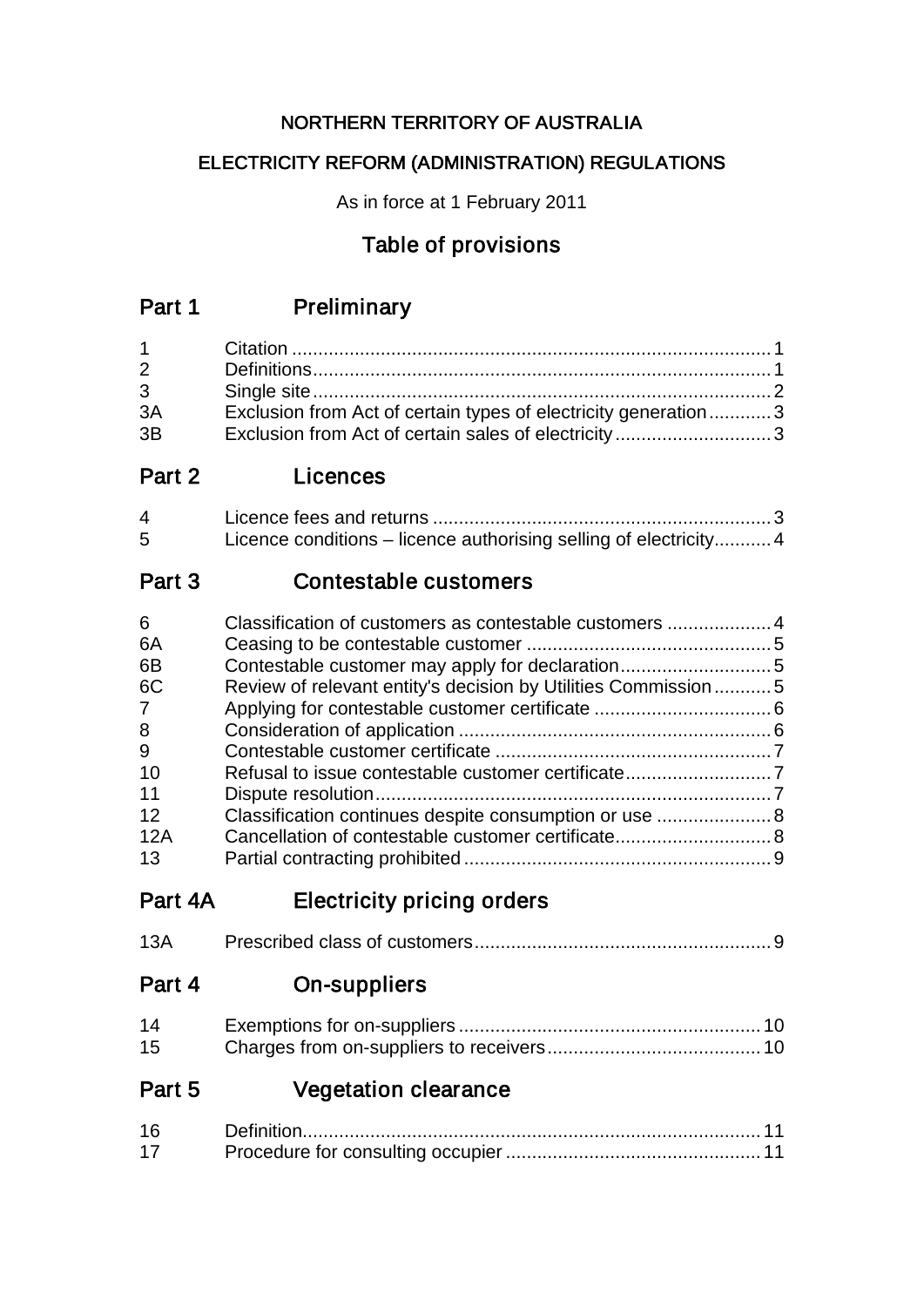| 18 | Objection relating to notice of intention to enter for vegetation |  |
|----|-------------------------------------------------------------------|--|
| 19 | Objection to arrangements to make good damage or pay              |  |
| 20 |                                                                   |  |
| 21 |                                                                   |  |

# **Schedule**

ENDNOTES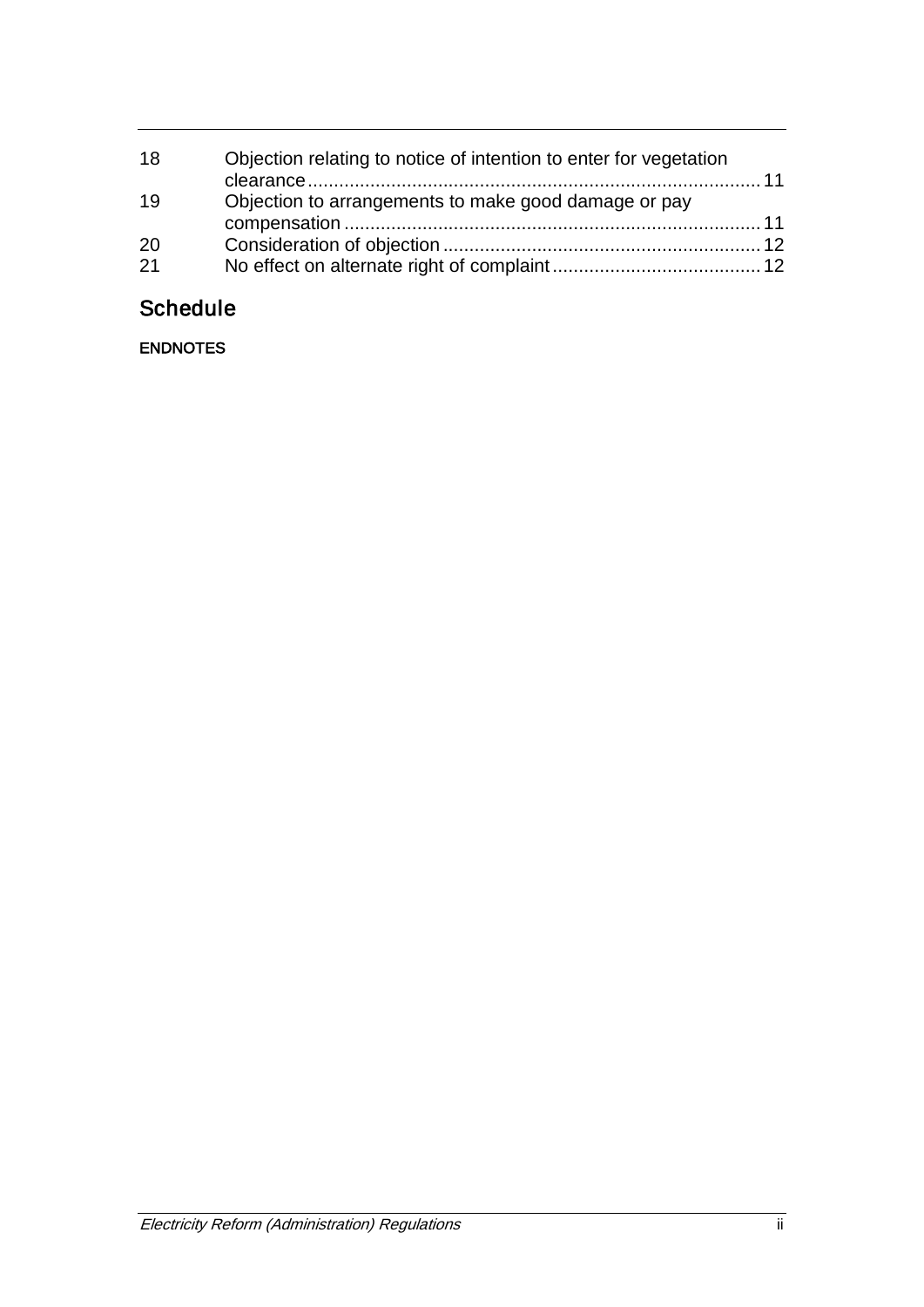# NORTHERN TERRITORY OF AUSTRALIA

This reprint shows the Regulations as in force at 1 February 2011. Any amendments that commence after that date are not included.

\_\_\_\_\_\_\_\_\_\_\_\_\_\_\_\_\_\_\_\_

\_\_\_\_\_\_\_\_\_\_\_\_\_\_\_\_\_\_\_\_

## ELECTRICITY REFORM (ADMINISTRATION) REGULATIONS

Regulations under the *Electricity Reform Act* 

## Part 1 Preliminary

#### 1 Citation

These Regulations may be cited as the Electricity Reform (Administration) Regulations.

## 2 Definitions

In these Regulations, unless the contrary intention appears:

*consumption*, for a site during a consumption period, means the electricity, decided by the relevant entity, that was:

- (a) consumed for the site during the period; or
- (b) charged by an on-supplier for the site during the period.

consumption period means any continuous period of one year beginning on or after 1 July 1998.

**estimated consumption**, for the site during a future consumption period, means the electricity the relevant entity selling electricity to a non-contestable customer estimates will be:

- (a) consumed for the site during the period; or
- (b) charged by an on-supplier for the site during the period.

future consumption period means any period of one year, whether beginning before, on or after the relevant date of competition as specified in column 1 of the Schedule, that has not ended, but ending no later than 2 years after the date of the relevant application under regulation 7.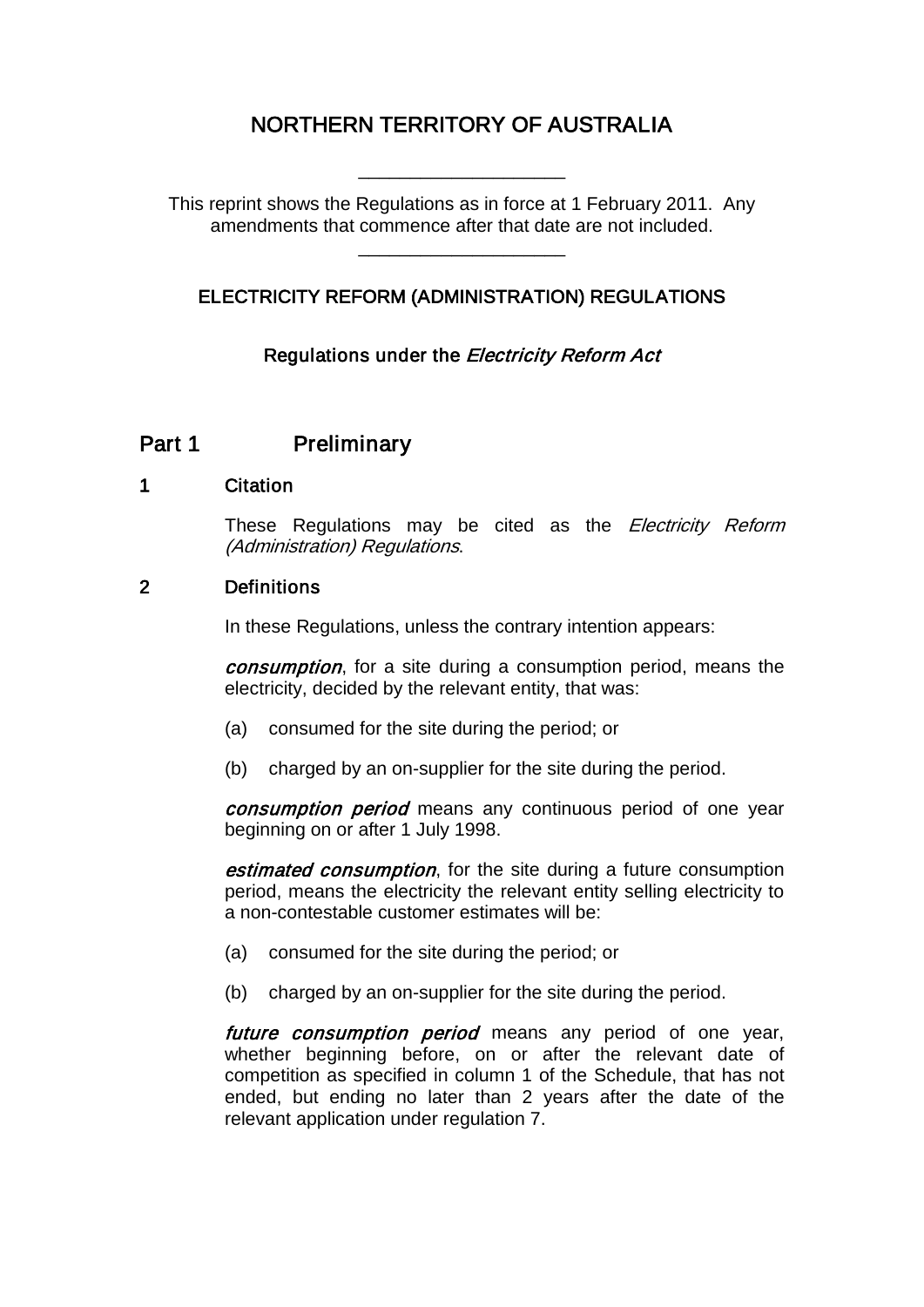on-supplier means a person who:

- (a) is the owner or occupier of premises or has the right to use premises; and
- (b) supplies and sells electricity for use in the premises.

**premises** include a caravan park, exhibition centre, hostel, hotel, industrial park, lodging house, marina, market arcade, motel, shopping centre and serviced apartments.

receiver means a person who owns, occupies or has the right to use premises and to whom electricity is supplied and sold by an on-supplier for the premises.

relevant entity means the electricity entity licensed to sell electricity to non-contestable customers in the area of a customer's site.

same business or enterprise means a business or enterprise carried out under the same name, other than a business or enterprise made up of parts carried out under different names.

single site has the meaning in regulation 3.

site means premises or a lot of land.

supply point, in relation to electricity supplied to a customer, means the point at which the electricity last leaves the electrical installation of the electricity entity that supplies electricity to the customer before being supplied the customer (whether or not the electricity passes through facilities owned or operated by any other person after leaving that point and before it is supplied).

## 3 Single site

- (1) In these Regulations,  $single\, site$  means:
	- (a) a site to which electricity is supplied by a single supply point; or
	- (b) sites that are to be treated as a single site under subregulation (2).
- (2) If a site or adjoining sites owned or occupied by a customer are supplied by more than one supply point, the customer may elect to have the site or sites treated as a single site.
- (3) Regulation 12 applies to a contestable customer in respect of each site that is to be treated as a single site under subregulation (2).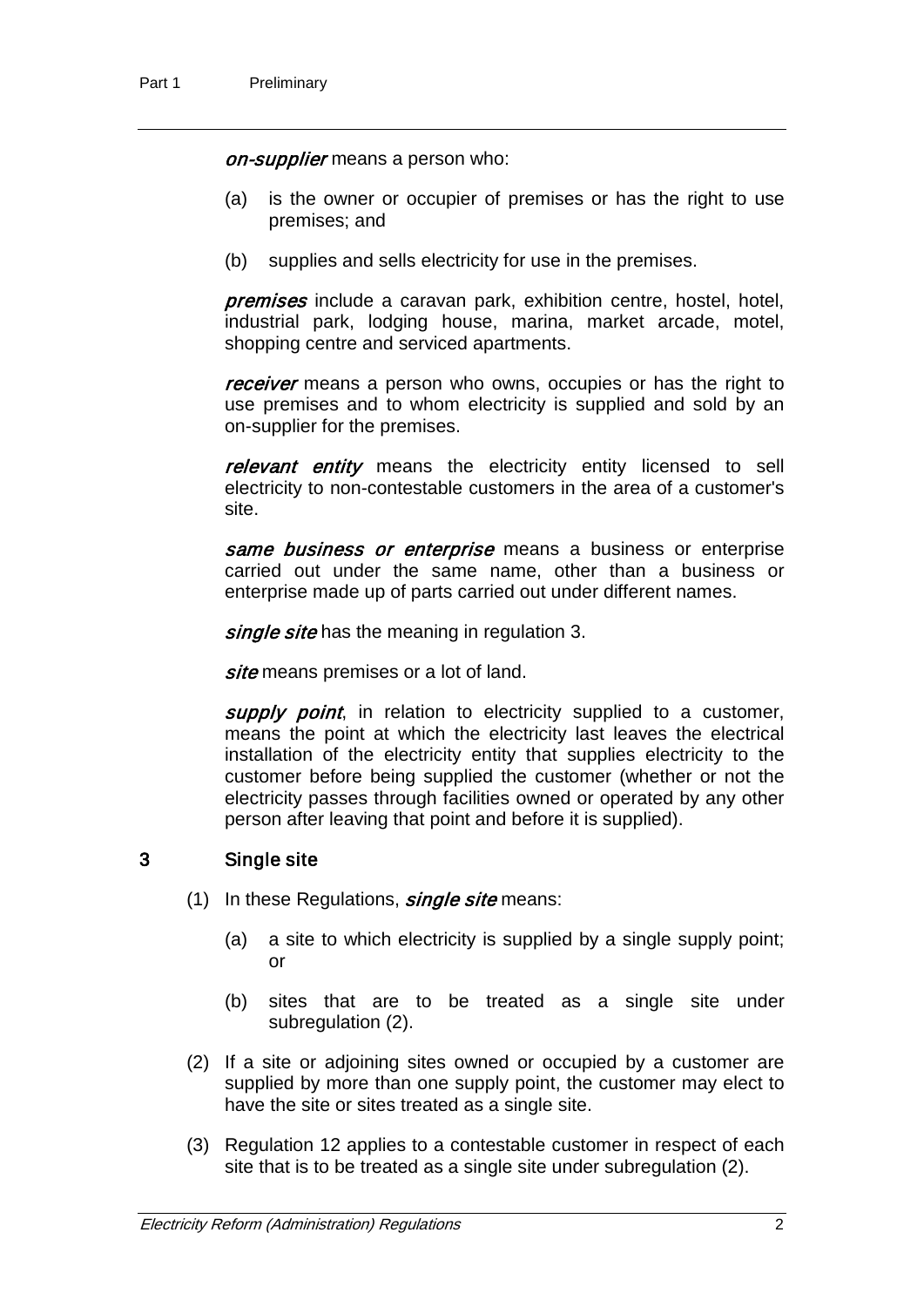## 3A Exclusion from Act of certain types of electricity generation

- (1) For the definition of *generation* in section  $4(1)$  of the Act, the operation by a person of electricity generating plant that is not connected to electricity infrastructure owned or operated by an electricity entity is declared not to be generation of electricity if the electricity is generated for the person's own use.
- (2) For the definition of *generation* in section  $4(1)$  of the Act, the operation by a person of electricity generating plant that is not connected to electricity infrastructure owned or operated by an electricity entity is declared not to be generation of electricity if:
	- (a) the electricity is generated for supply to the owner or occupier of an area of land that is in the vicinity of the land on which the generating plant is situated; and
	- (b) electricity is not available from an electricity entity for supply to the area of land to which the electricity is supplied by the person operating the electricity generating plant.

## 3B Exclusion from Act of certain sales of electricity

For the definition of *selling* in section  $4(1)$  of the Act, the trading of electricity by a person to a customer is prescribed not to be selling of electricity if:

- (a) electricity is not available for supply to the customer by an electricity entity; and
- (b) the amount supplied to all customers by the person does not total more than 160 megawatt hours in each calendar year.

## Part 2 Licences

### 4 Licence fees and returns

- (1) For the purposes of section 19(2)(a) of the Act, the prescribed date is 1 August in each year of the licence.
- (2) For the purposes of section 19(2)(b) of the Act, the prescribed date is 14 days after the date the annual return is lodged under section 19(2)(a) of the Act.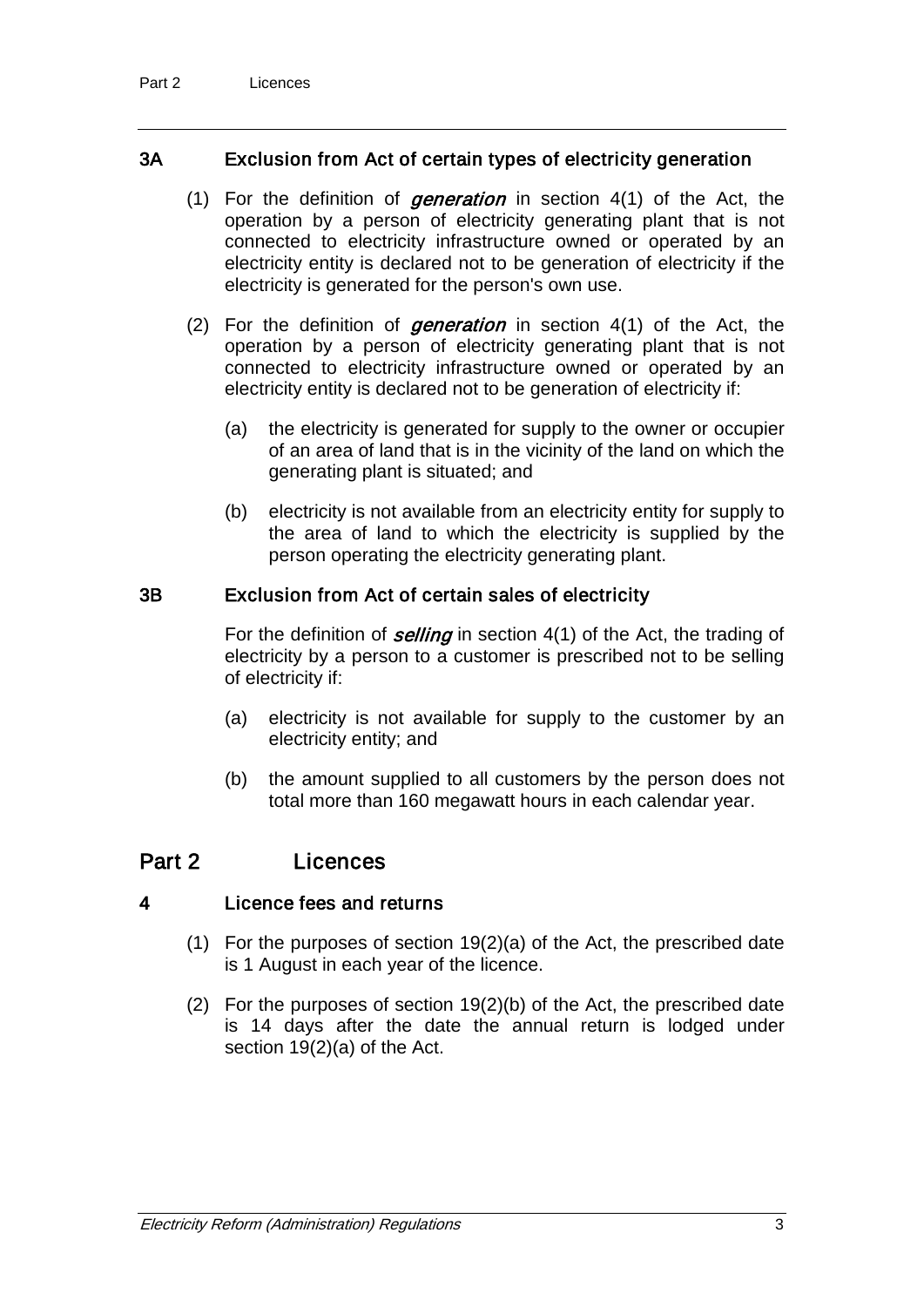- (3) For the purposes of section 19(5) of the Act, the maximum penalty:
	- (a) for failing to lodge an annual return is 85 penalty units and 4 penalty units for each day after the date the annual return was required to be lodged during until the day the annual return is lodged; and
	- (b) for failing to pay an annual licence fee or an instalment of an annual licence fee  $-$  is 10% of the amount outstanding calculated daily on a cumulated basis from the date the fee was required to be paid under section 19 of the Act until the date the fee is paid.

### 5 Licence conditions – licence authorising selling of electricity

For the purposes of section 28(1)(h) of the Act, the period is 2 years from the date the customer becomes a contestable customer.

## Part 3 Contestable customers

### 6 Classification of customers as contestable customers

- (1) Subject to these Regulations, a contestable customer is a customer whose annual consumption level for a single site has by the date specified in column 1 of the Schedule reached the minimum consumption level specified opposite in column 2.
- (2) For the purposes of subregulation (1), a customer's annual consumption level is measured by:
	- (a) the customer's actual total consumption at a single site during any consumption period; or
	- (b) the customer's estimated consumption during a future consumption period at a single site if the customer either:
		- (i) did not consume electricity at the site before 1 July 1998; or
		- (ii) the customer's business premises at the site was expanded after 1 July 1998 and the expansion causes the estimated consumption to exceed the minimum consumption level.
- (3) An electricity entity that is a customer is a contestable customer regardless of its annual consumption level.
- (4) From 1 April 2010 all customers are contestable customers.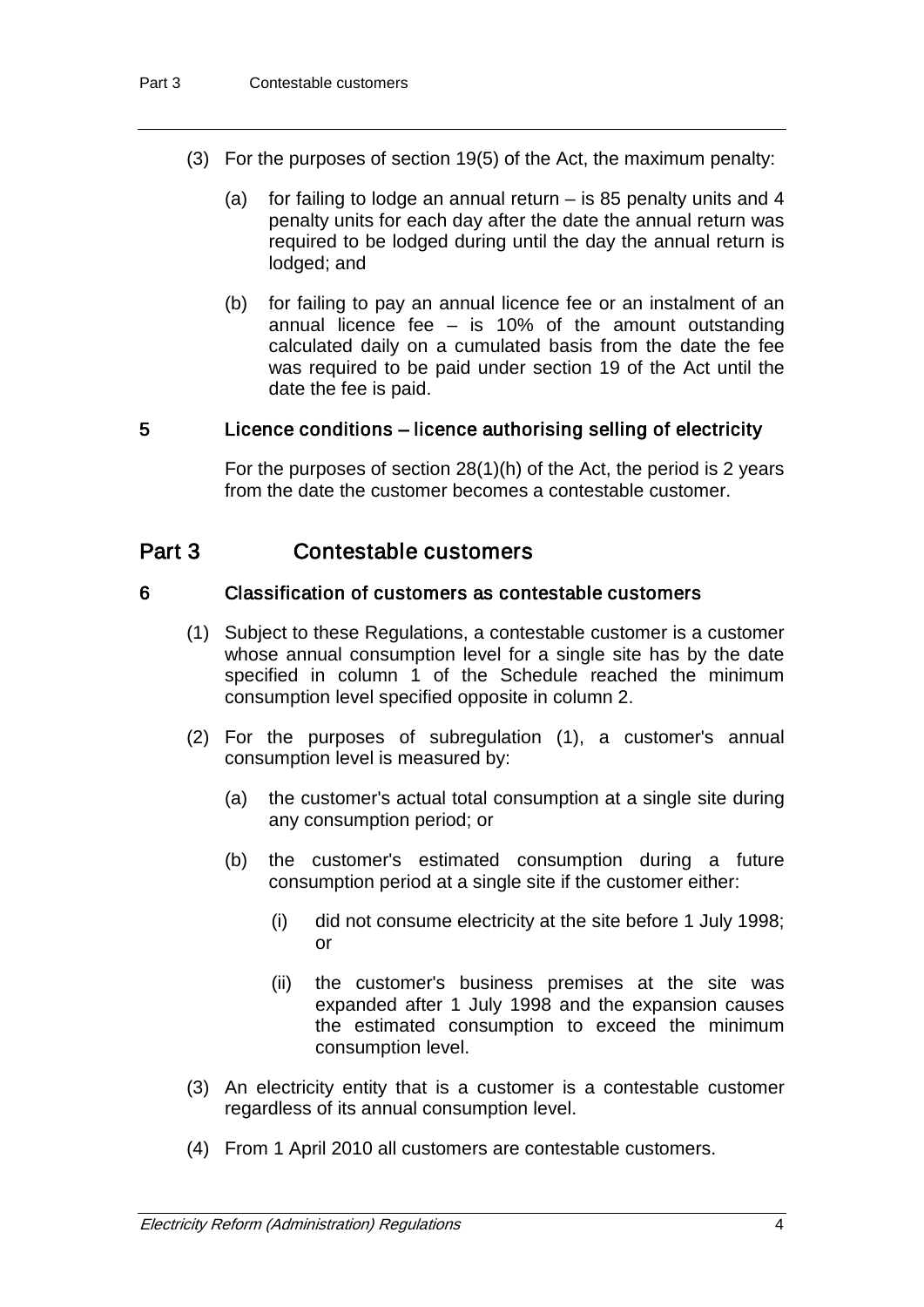## 6A Ceasing to be contestable customer

Subject to these Regulations, a customer ceases to be classified as a contestable customer if the customer's consumption for the site to which the classification relates falls below, or never exceeds, the minimum consumption as specified in column 2 of the Schedule and the customer's consumption for the site is expected to remain below, or to not exceed, that level for the foreseeable future.

### 6B Contestable customer may apply for declaration

- (1) A customer who is classified as a contestable customer may apply to the relevant entity for a declaration that regulation 6A applies to the customer.
- (2) On receiving the application, the relevant entity must make the declaration if it is satisfied that regulation 6A applies to the customer.
- (3) The relevant entity must notify the customer in writing of its decision not later than 30 days after the application is made.
- (4) If the relevant entity refuses to make a declaration under subregulation (2), the notice under subregulation (3) must state:
	- (a) the reasons for not making the declaration; and
	- (b) that the customer may apply to the Utilities Commission for it to determine whether the customer should cease to be classified as a contestable customer.
- (5) A customer ceases to be classified as a contestable customer on a declaration being made under subregulation (2).
- (6) This regulation does not prevent:
	- (a) a customer who ceases to be classified as a contestable customer from subsequently being classified as a contestable customer; or
	- (b) a customer from re-applying under subregulation (1).

### 6C Review of relevant entity's decision by Utilities Commission

 (1) A customer whose application under regulation 6B is refused may apply to the Utilities Commission for it to revoke the classification of the customer as a contestable customer.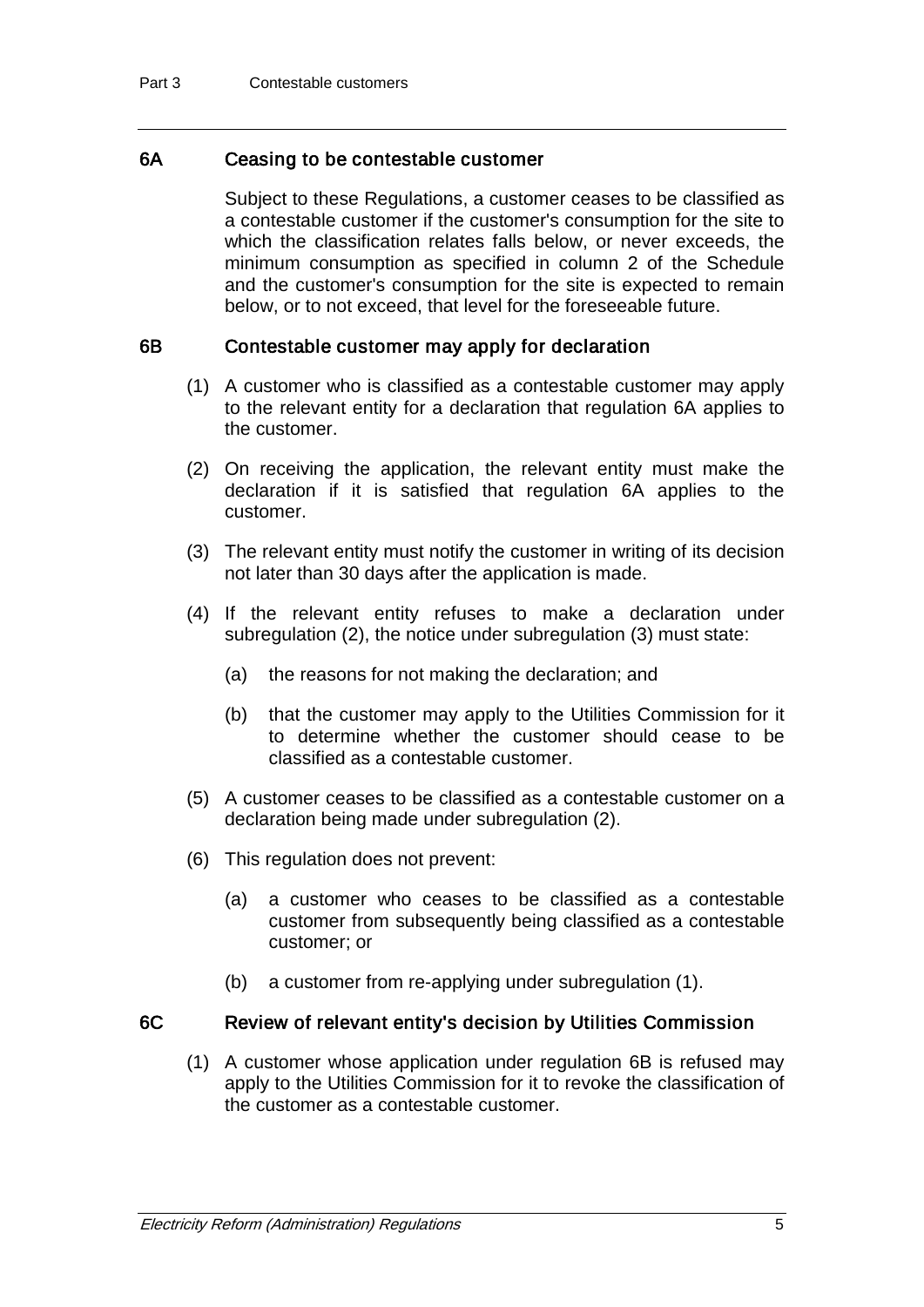- (2) The Utilities Commission may revoke the classification of the customer as a contestable customer:
	- (a) if the Utilities Commission is satisfied that:
		- (i) regulation 6A applies to the customer; and
		- (ii) the customer has not sought to contrive any reduction in consumption for the site to which the classification relates in order to seek revocation of the classification; or
	- (b) for any reason, consistent with the objects of the Act, that the Utilities Commission thinks fit.
- (3) The Utilities Commission must notify the relevant entity and the customer of its decision not later than 30 days after the date of the application under subregulation (1).

## 7 Applying for contestable customer certificate

- (1) A customer may apply to the relevant entity for a contestable customer certificate for a single site of the customer with effect from the relevant date for introduction of competition as specified in column 1 of the Schedule.
- (2) The application cannot be made earlier than 90 days before the relevant date for introduction of competition as specified in column 1 of the Schedule.
- (3) The application is to:
	- (a) be in writing;
	- (b) state the applicant's name and the site or sites to which the application relates; and
	- (c) be supported by enough other information, reasonably decided by the relevant entity, to enable the entity to consider the application.

## 8 Consideration of application

- (1) The relevant entity must either issue or refuse to issue the contestable customer certificate within 14 days after receiving all necessary information relevant to the application.
- (2) The relevant entity must issue the contestable customer certificate if satisfied that the customer is a contestable customer as determined by regulation 6 with respect to the site or sites.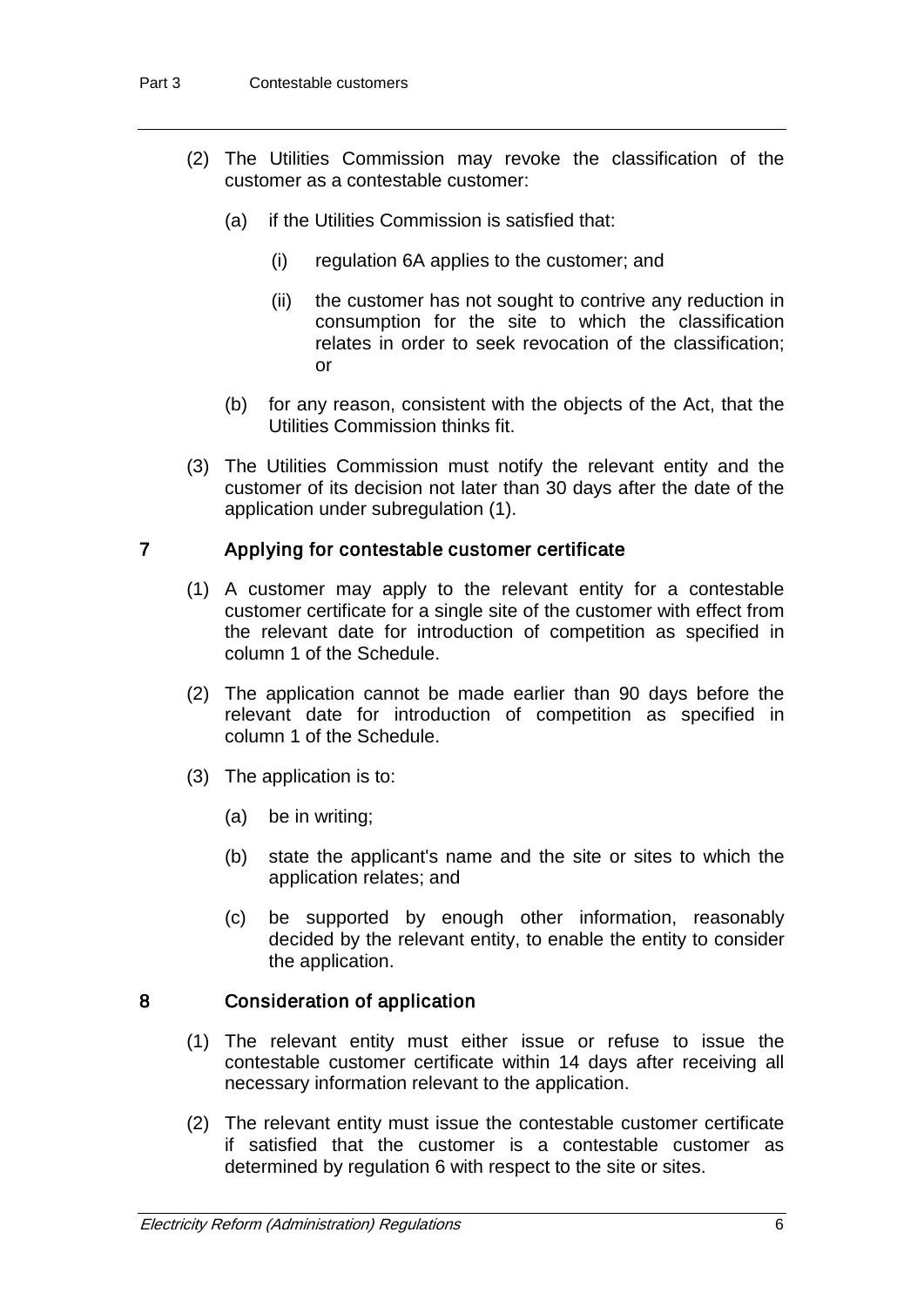- (3) If the relevant entity does not issue a contestable customer certificate within the relevant period, it is to be taken to have refused to issue the certificate.
- (4) In subregulation (3), *relevant period* means the first of the following periods to end:
	- (a) one month after the relevant entity receives all necessary information relevant to the application;
	- (b) 3 months after the application was made.

### 9 Contestable customer certificate

A contestable customer certificate is to be in writing and state:

- (a) the customer's name;
- (b) the site or sites of the customer to which the certification relates; and
- (c) that the relevant entity was satisfied that the customer was a contestable customer as determined by regulation 6.

#### 10 Refusal to issue contestable customer certificate

- (1) If the relevant entity refuses to issue a contestable customer certificate, the entity must give the customer written notice as soon as practicable after making the decision.
- (2) The notice must state:
	- (a) the reasons for not issuing the contestable customer certificate; and
	- (b) that the customer may ask the Utilities Commission to decide whether the contestable customer certificate should have been issued.

#### 11 Dispute resolution

- (1) This regulation applies if a dispute arises if a customer's contestable customer certificate is not issued or if the relevant entity is taken to have refused to issue the certificate.
- (2) The customer may ask the Utilities Commission to resolve the dispute.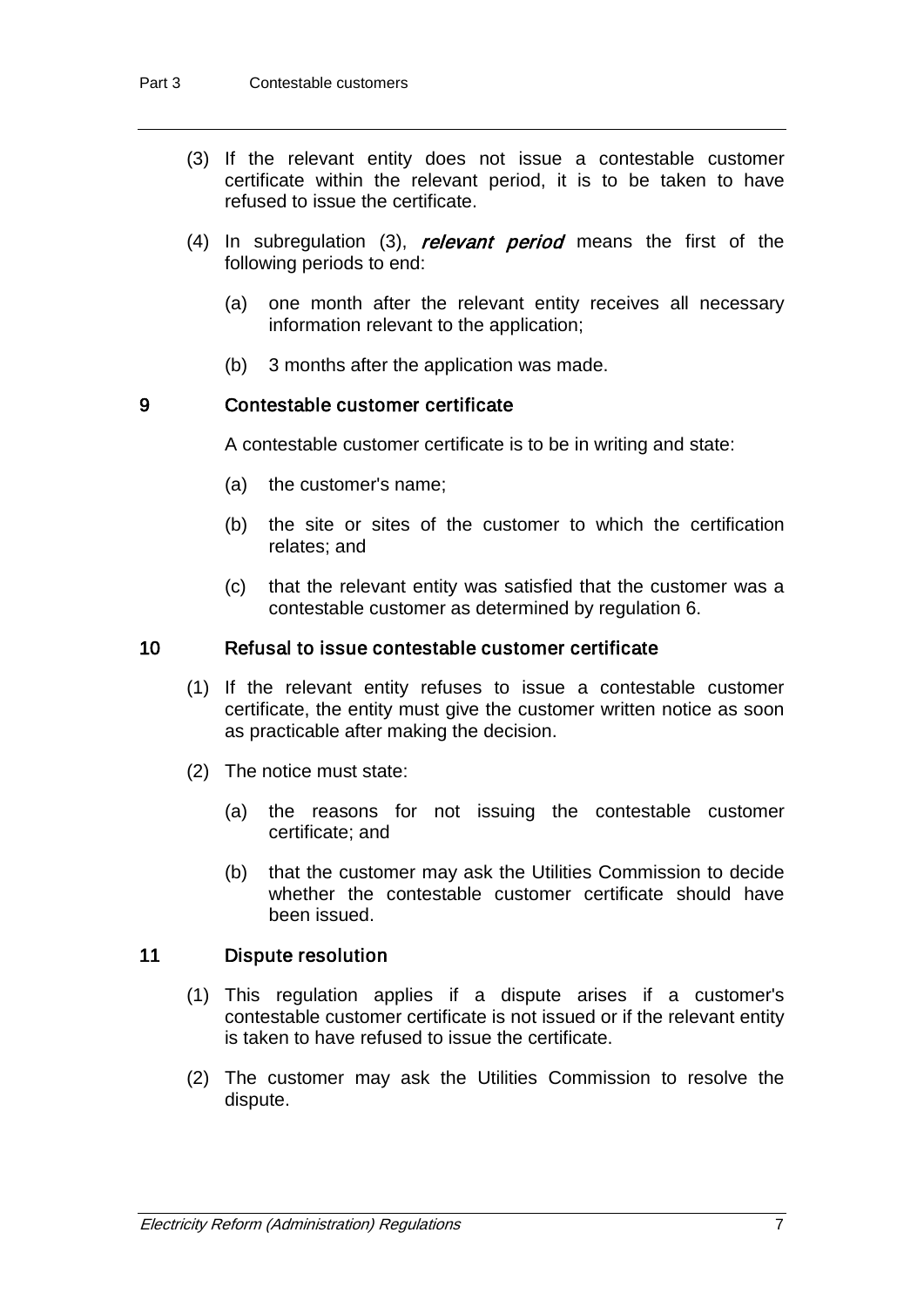- (3) The Utilities Commission may:
	- (a) give instructions about procedures the parties to the dispute must follow to attempt to resolve the dispute before the Utilities Commission attempts to resolve it; or
	- (b) require a party to give the Utilities Commission information the Utilities Commission considers necessary to enable the dispute to be resolved.
- (4) The Utilities Commission must give each party a reasonable opportunity to make representations before making a decision on the dispute.
- (5) After considering any representations, the Utilities Commission must decide whether the customer should be issued a contestable customer certificate.
- (6) The Utilities Commission must inform the parties of the decision by written notice stating:
	- (a) the decision; and
	- (b) the reasons for the decision.
- (7) If the Utilities Commission decides that a contestable customer certificate should have been issued, the certificate is taken to have been issued to the customer for the site to which the application relates when the decision was made.

#### 12 Classification continues despite consumption or use

If a customer is a contestable customer for a site and has a contestable customer certificate in relation to the site, the certificate continues despite:

- (a) the actual consumption of electricity for the site; or
- (b) the purpose for which the site is used.

## 12A Cancellation of contestable customer certificate

(1) If a customer ceases to be classified as a contestable customer, the relevant entity must cancel the customer's contestable customer certificate.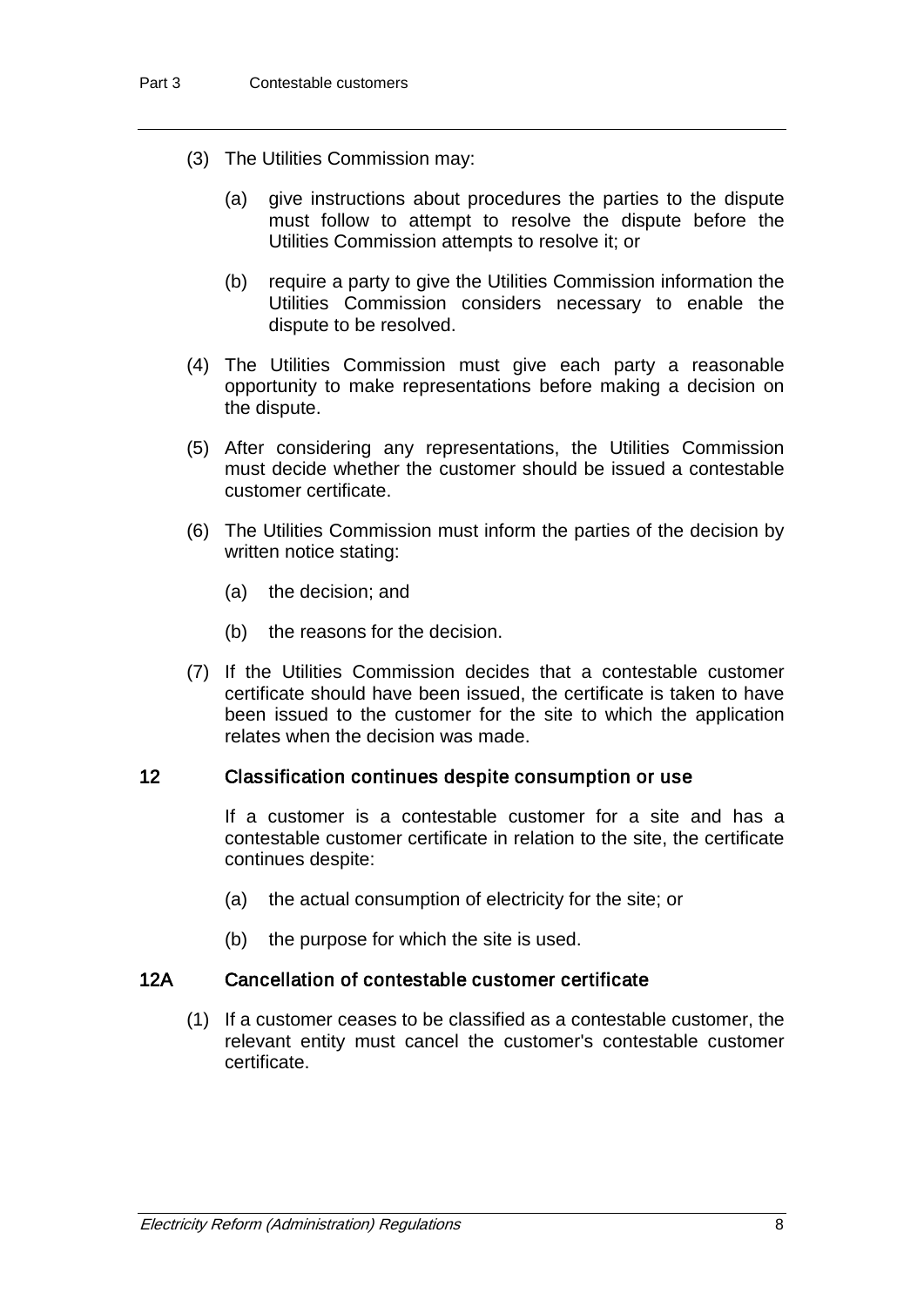- (2) The relevant entity must notify the customer that the contestable customer certificate has been cancelled:
	- (a) not later than 7 days after it makes a declaration under regulation 6B(2); or
	- (b) if the customer's classification is revoked by the Utilities Commission under regulation 6C – not later than 7 days after it is notified of the Utilities Commission's decision.
- (3) The relevant entity must place the customer on the applicable non-contestable tariff not later than 30 days after cancelling the contestable customer certificate.

### 13 Partial contracting prohibited

A contestable customer cannot have electricity supplied to a single site by more than one relevant entity.

Maximum penalty: 40 penalty units.

## Part 4A Electricity pricing orders

#### 13A Prescribed class of customers

For section 44(1)(a) of the Act, the following customers are customers of a prescribed class:

- (a) customers who became contestable customers on 1 April 2002 in accordance with regulation 6;
- (b) customers who became contestable customers after 1 April 2002 and before 1 April 2004 and whose annual consumption level measured in accordance with regulation 6 when they became contestable customers was 750 megawatt hours per annum or greater but less than 2 gigawatt hours per annum;
- (c) customers who become contestable customers after 31 March 2004 and whose annual consumption level measured in accordance with regulation 6 when they become contestable customers is 750 megawatt hours per annum or greater but less than 2 gigawatt hours per annum.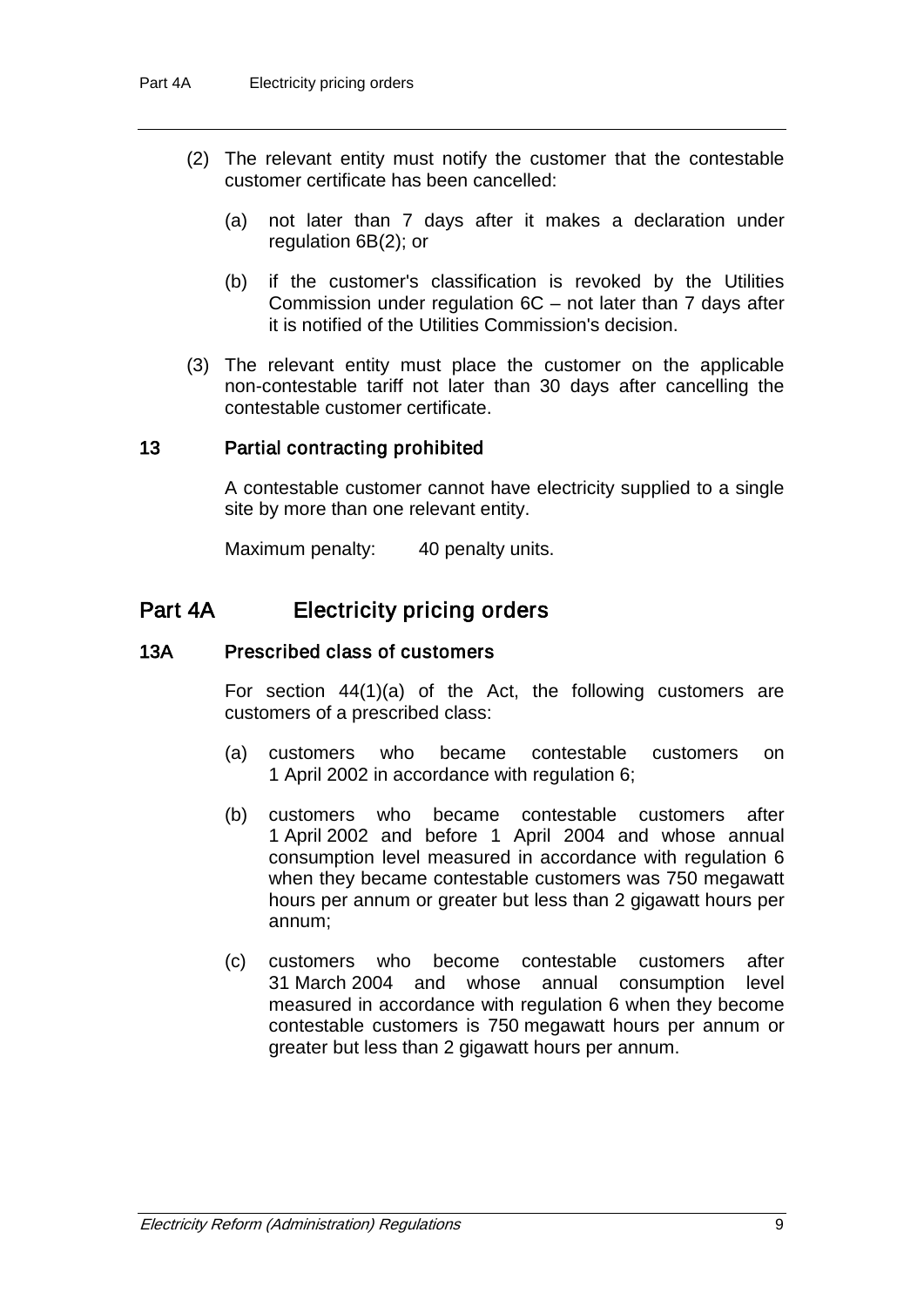## Part 4 On-suppliers

## 14 Exemptions for on-suppliers

- (1) An on-supplier is exempted from sections 14(1) and 28 of the Act.
- (2) The exemption under subregulation (1) is subject to the condition that the on-supplier complies with regulation 15(2) and (3)

## 15 Charges from on-suppliers to receivers

- (1) An on-supplier may charge a receiver for electricity supplied or sold to the receiver by the on-supplier in a way decided by the onsupplier.
- (2) However, the on-supplier must comply with subregulations (3) to (6) if the on-supplier charges the receiver on the basis of the receiver's consumption of electricity during a period as measured by a meter.
- (3) The charge must be equal to, or worked out on the same or a similar basis as:
	- (a) if the on-supplier amount is equal to or less than the regulated amount – the regulated amount; or
	- (b) otherwise the on-supplier amount.
- (4) In addition, the amount charged under subregulation (2) for each receiver in the premises must be calculated in the same way.
- (5) The on-supplier amount is so much of the amount charged for the supply of electricity to the on-supplier for that period as is attributable to the receiver's consumption mentioned in subregulation (2).
- (6) The regulated amount is the amount the receiver would have been charged for that consumption if:
	- (a) the receiver had been a non-contestable consumer of the electricity entity; and
	- (b) the electricity had been supplied by the electricity entity to the receiver; and
	- (c) the standard rates of fix charge and usage charge had applied to the receiver.
- (7) For section 6(c) of the Act, the Utilities Commission may, by writing, make guidelines for the administration of this regulation.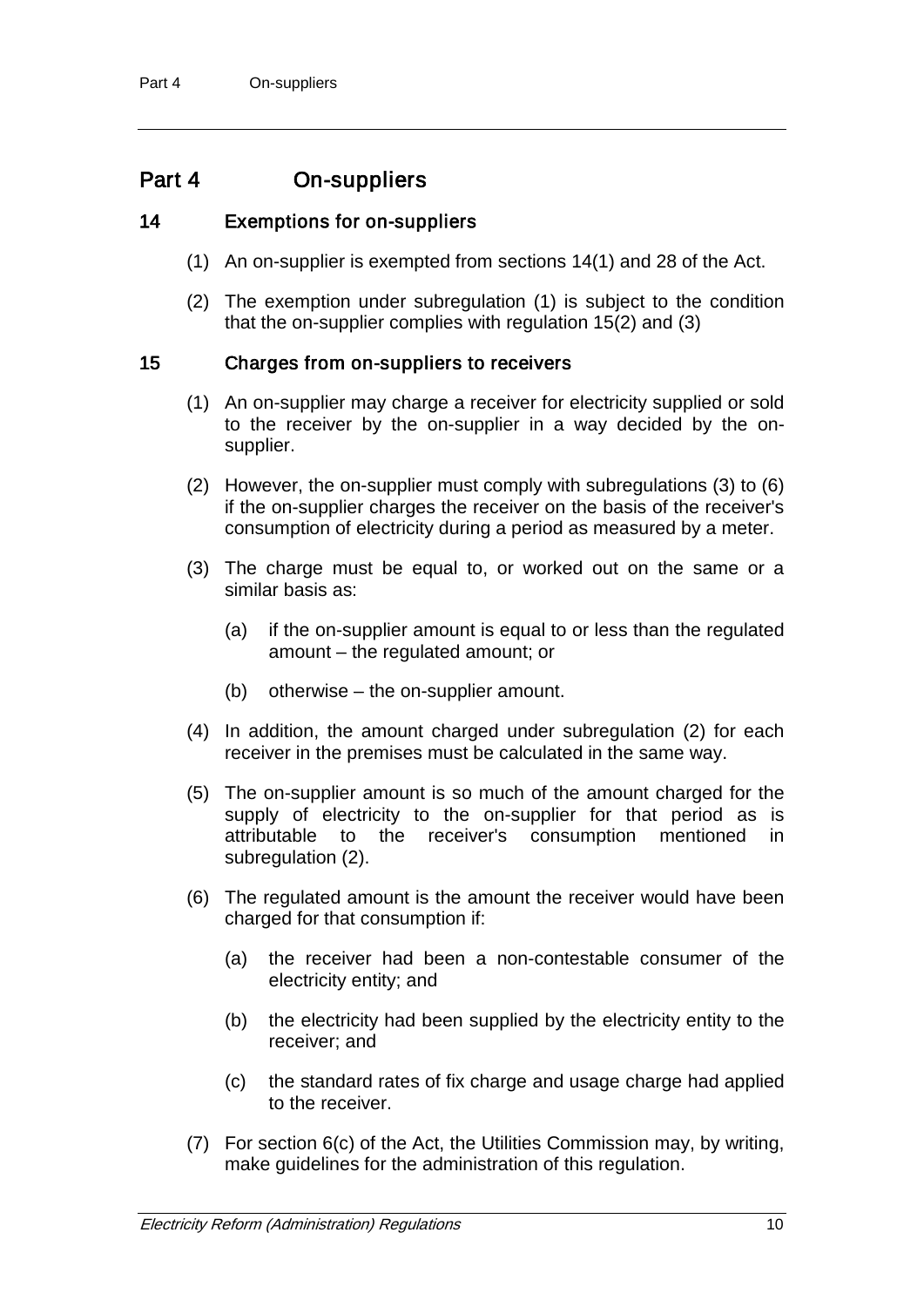(8) The guidelines must not have effect before the Utilities Commission publishes a *Gazette* notice for the making of the quidelines.

## Part 5 **Vegetation clearance**

## 16 Definition

In this Part, *electricity entity* means an electricity entity referred to in section 64(1) of the Act.

## 17 Procedure for consulting occupier

For the purposes of section 64(2) of the Act, written notice under that subsection must be served on the occupier at least 30 days before the day it is proposed to enter the place and is to state:

- (a) the reason and the date and time of the proposed entry;
- (b) the nature of the work to be carried out in clearing vegetation from the place;
- (c) the arrangements to make good any damage caused or the terms of any compensation to be paid for damage caused; and
- (d) that the person has a right to object to the electricity entity and to the Ombudsman, the time limits and other requirements for making an objection.

### 18 Objection relating to notice of intention to enter for vegetation clearance

- (1) An occupier of a place on whom a notice under section 64(2) of the Act is served may lodge an objection with the electricity entity within 21 days after receiving the notice.
- (2) The objection must be in writing and state fully and in detail the grounds on which the objection relies.

## 19 Objection to arrangements to make good damage or pay compensation

(1) If an occupier of a place has allowed access to the place for the purposes of vegetation being cleared under section 64 of the Act and damage is caused to the place in clearing the vegetation, if the occupier considers that the damage has not been made good or that reasonable compensation has not been paid, the occupier may lodge an objection with the electricity entity within 21 days after the damage was caused.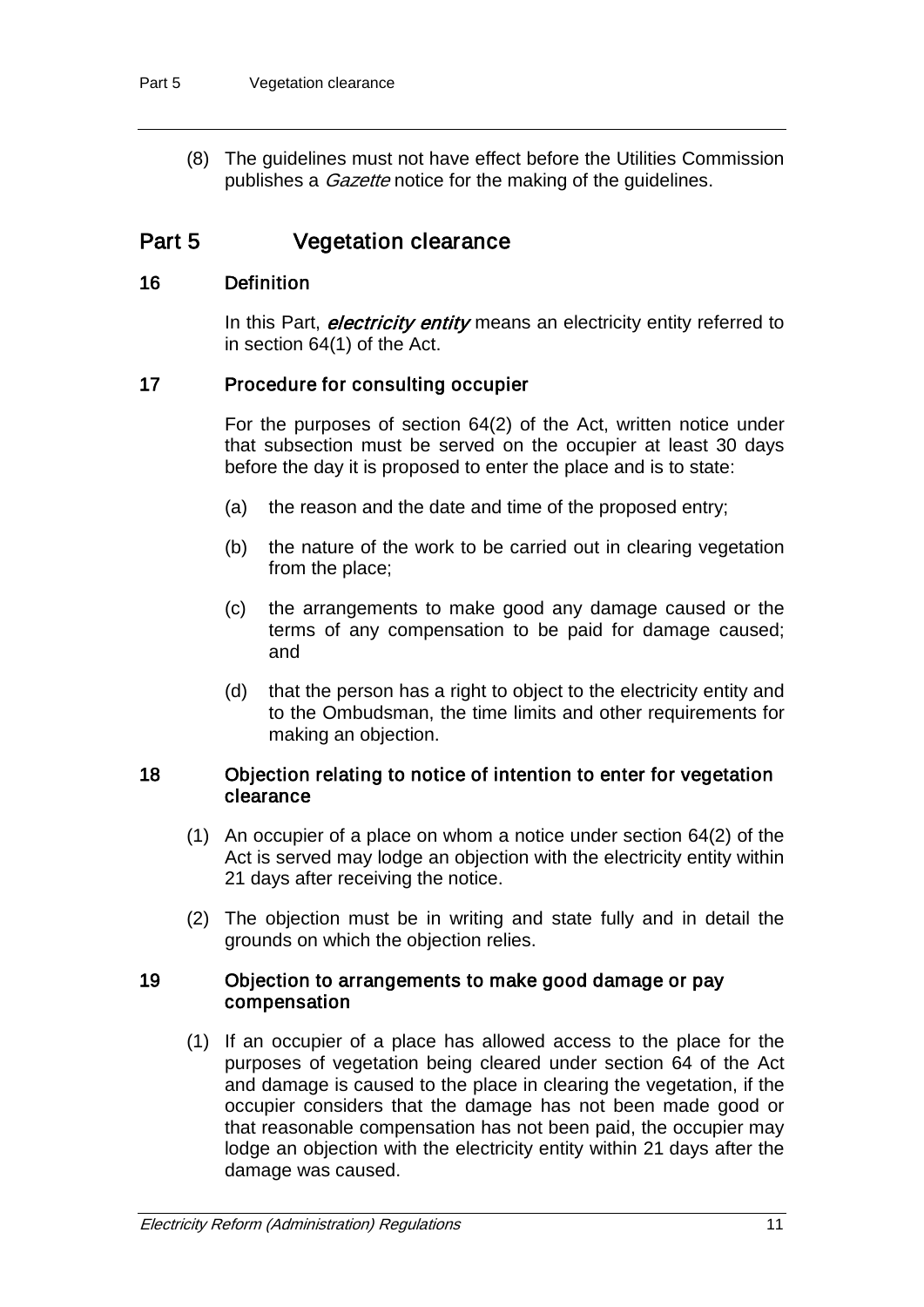(2) The objection must be in writing and state fully and in detail the grounds on which the objection relies.

## 20 Consideration of objection

- (1) The electricity entity must consider an objection lodged under regulation 19 and must either allow the objection in whole or in part or disallow the objection.
- (2) The decision must be made with 30 days of receiving the objection and notice of the decision must be served on the objector.
- (3) If after making the decision, the electricity entity still wishes to enter the place it must give to the occupier of the place a revised notice under section 64(2) of the Act.
- (4) A notice referred to in subregulation (3) must contain the information required under regulation 17.
- (5) An objection cannot be made under regulation 18 to a notice referred to in subregulation (3).
- (6) The decision of an electricity entity to disallow an objection in whole or in part must be in writing, contain reasons for the decision and inform the objector of his or her right to lodge a complaint against the decision under the Ombudsman Act.

### 21 No effect on alternate right of complaint

Nothing in this Part prevents a contestable customer lodging a complaint under Division 8 of Part 3 of the Act.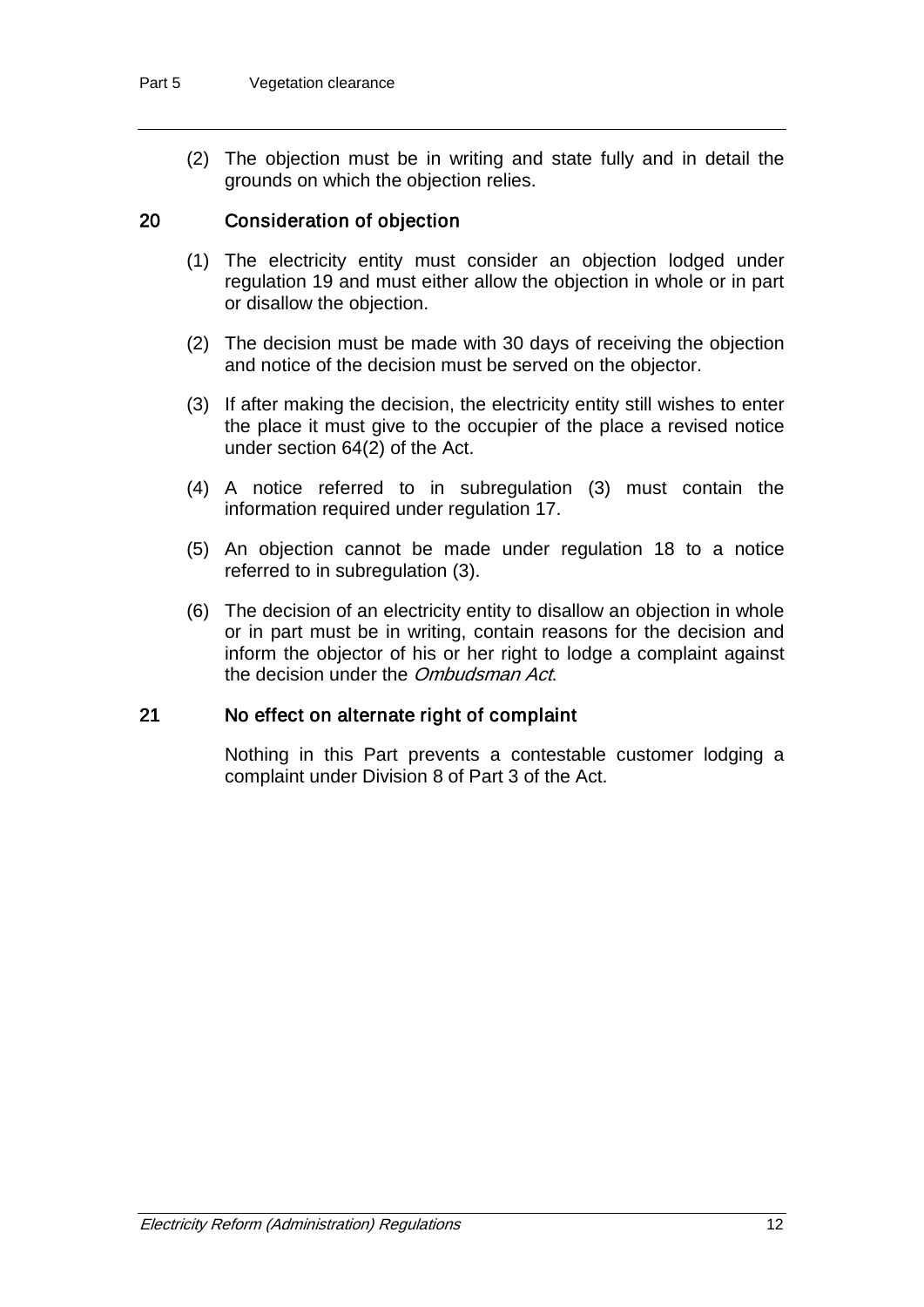# Schedule

## regulation 6

| Column 1<br>Date for introduction of competition | Column 2<br>Minimum consumption level |
|--------------------------------------------------|---------------------------------------|
| 1 April 2000                                     | 4 gigawatt hours per annum            |
| 1 October 2000                                   | 3 gigawatt hours per annum            |
| 1 April 2001                                     | 2 gigawatt hours per annum            |
| 1 April 2002                                     | 750 megawatt hours per annum          |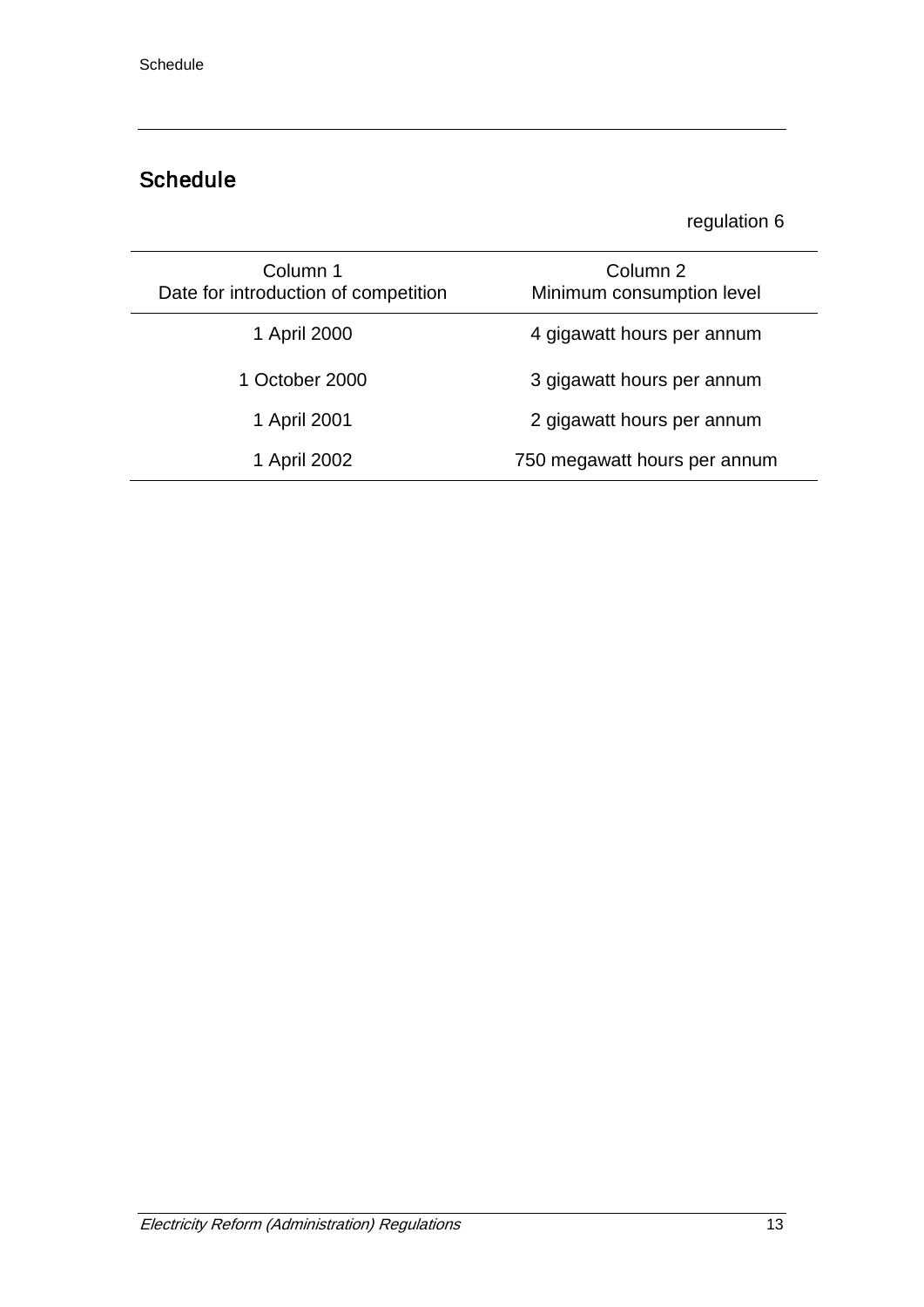## ENDNOTES

1 KEY

Key to abbreviations

| amd = amended           |
|-------------------------|
| $app = appendix$        |
| $bl = by-law$           |
| $ch = Chapter$          |
| cl = clause             |
| div = Division          |
| $exp = expires/expired$ |
| f = forms               |
| Gaz = Gazette           |
| $hdg =$ heading         |
| ins = inserted          |
| It = long title         |
| nc = not commenced      |
|                         |

 $od = order$ om = omitted  $pt = Part$  $r =$  regulation/rule  $rem = remainder$  $renum = renumbered$  $rep = repeated$  $s =$  section sch = Schedule  $sdiv = Subdivision$ SL = Subordinate Legislation  $sub =$ substituted

## 2 LIST OF LEGISLATION

Electricity Reform (Administration) Regulations (SL No. 15, 2000) Notified 31 March 2000<br>Commenced 1 April 2000 1 April 2000

Amendments of Electricity Reform (Administration) Regulations (SL No. 29, 2001)<br>Notified 4 June 2001 4 June 2001<br>4 June 2001

Commenced

Amendments of Electricity Reform (Administration) Regulations (SL No. 9, 2003)<br>Notified 28 February 2003 Notified 28 February 2003<br>Commenced 28 February 2003 28 February 2003

Amendment of Electricity Reform (Administration) Regulations (SL No. 7, 2004)<br>Notified 29 March 2004

Notified 29 March 2004<br>Commenced 29 March 2004 29 March 2004

# Electricity Reform (Administration) Amendment Regulations 2005 (SL No. 35, 2005)<br>Notified 19 October 2005

Notified 19 October 2005<br>Commenced 19 October 2005 19 October 2005

Electricity Reform (Administration) Amendment Regulations 2007 (SL No. 4, 2007) Notified 21 March 2007<br>Commenced 21 March 2007 21 March 2007

Electricity Reform (Administration) Amendment Regulations 2008 (SL No. 1, 2008)<br>Notified 6 February 2008

Notified 6 February 2008<br>Commenced 6 February 2008 6 February 2008

#### Ombudsman Act 2009 (Act No. 5, 2009)

| Assent date | 12 March 2009                                   |
|-------------|-------------------------------------------------|
| Commenced   | 1 July 2009 ( <i>Gaz</i> G21, 27 May 2009, p 5) |